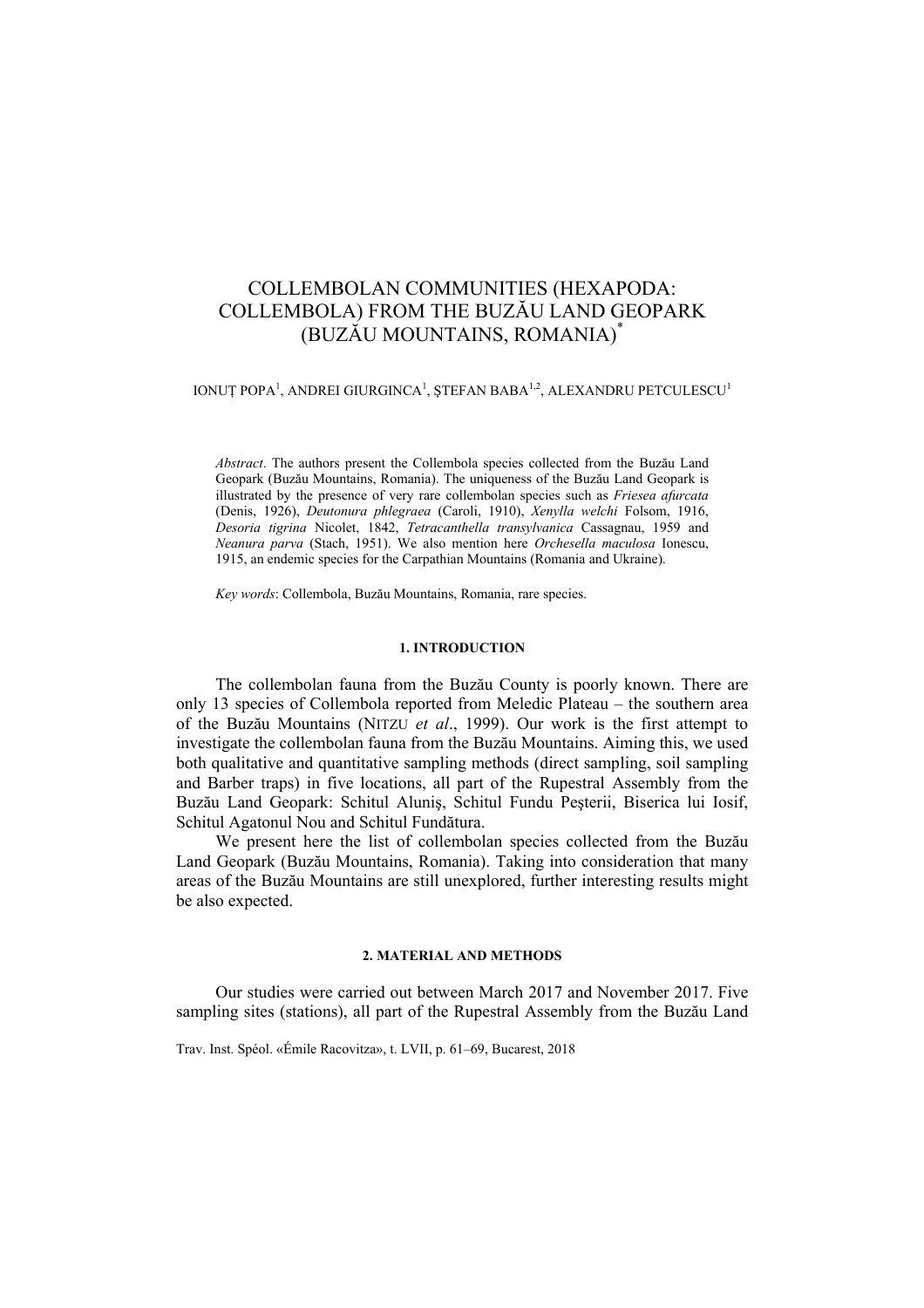Geopark, were investigated. In each station, we used both qualitative and quantitative sampling methods: direct sampling using tweezers, litter sifting using Winkler extractor, soil sampling using core drill and Barber traps. Five baited Barber traps, 1/2 fill with ethyl alcohol 75%, were operated in each sampling site. The traps were emptied after one month, following season: Vernal (April–May 2017), Aestival (July–August 2017) and Autumnal (October–November 2017). The specimens were transferred in 75% ethyl alcohol.

The sampling stations are located in a temperate broadleaf and mixed forest in places with different vegetation cover, slope inclination and antropic influence.

The sampling stations are:

## ● **Station I – Schitul Aluniş.**

GPS coordinates: 45°24'34.15"N, 26°24'49.98"E; Altitude: 647.77 m; Temperature (T) and Relative Humidity (RH): May 2017:  $T = 15.6^{\circ}$  C; RH = 68.9%; August 2017:  $T = 24.3^{\circ}$  C; RH = 58.9%; November 2017: T = 13° C; RH = 69%.

#### ● **Station II – Schitul Fundu Peşterii.**

GPS coordinates: 45°25'23.71"N, 26°26'22.12"E; Altitude: 716 m; Temperature (T) and Relative Humidity (RH): May 2017:  $T = 15.4^{\circ}$  C; RH = 74.4%; August 2017:  $T = 25.5^{\circ}$  C; RH = 62.8%; November 2017: T = 11.8° C; RH = 66.5%.

### ● **Station III – Biserica lui Iosif.**

GPS coordinates: 45°25'36.25"N, 26°26'23.49"E; Altitude: 823.5 m; Temperature (T) and Relative Humidity (RH): May 2017:  $T = 16.5^{\circ}$  C; RH = 67.6%; August 2017:  $T = 23.5^{\circ}$  C; RH = 63%; November 2017: T = 11.5° C; RH = 65.4%.

## ● **Station IV – Schitul Agatonul Nou.**

GPS coordinates: 45°25'51.15"N, 26°26'41.40"E; Altitude: 960.1 m; Temperature (T) and Relative Humidity (RH): May 2017:  $T = 15.4^{\circ}$  C; RH = 67%; August 2017:  $T = 21.5^{\circ}$  C; RH = 55.6%; November 2017: T = 10.6° C; RH = 69.5%.

#### ● **Station V – Schitul Fundătura.**

GPS coordinates: 45°25'30.37"N, 26°26'51.94"E; Altitude: 715.88 m; Temperature (T) and Relative Humidity (RH): May 2017:  $T = 17.6^{\circ}$  C; RH = 73.5%; August 2017:  $T = 24^{\circ}$  C; RH = 62.2%; November 2017: T = 10.8° C; RH = 70.1%.

## **3. RESULTS AND DISCUSSIONS**

We identified 57 species of Collembola, belonging to 4 orders, 14 families and 33 genera (Table 1). The best represented is fam. Neanuridae (10 species), followed by fam. Isotomidae (8 species) and families Hypogastruridae and Orchesellidae (7 species each). Regarding species richness, the highest number of species were found in Station II (25 species), followed by Station IV (24 species) (Table 2). Only 19 species were found in Station I, possibly related to the strong anthropization of this habitat. In our paper, we used the systematics and taxonomy according to BELLINGER *et al.* (1996–2018).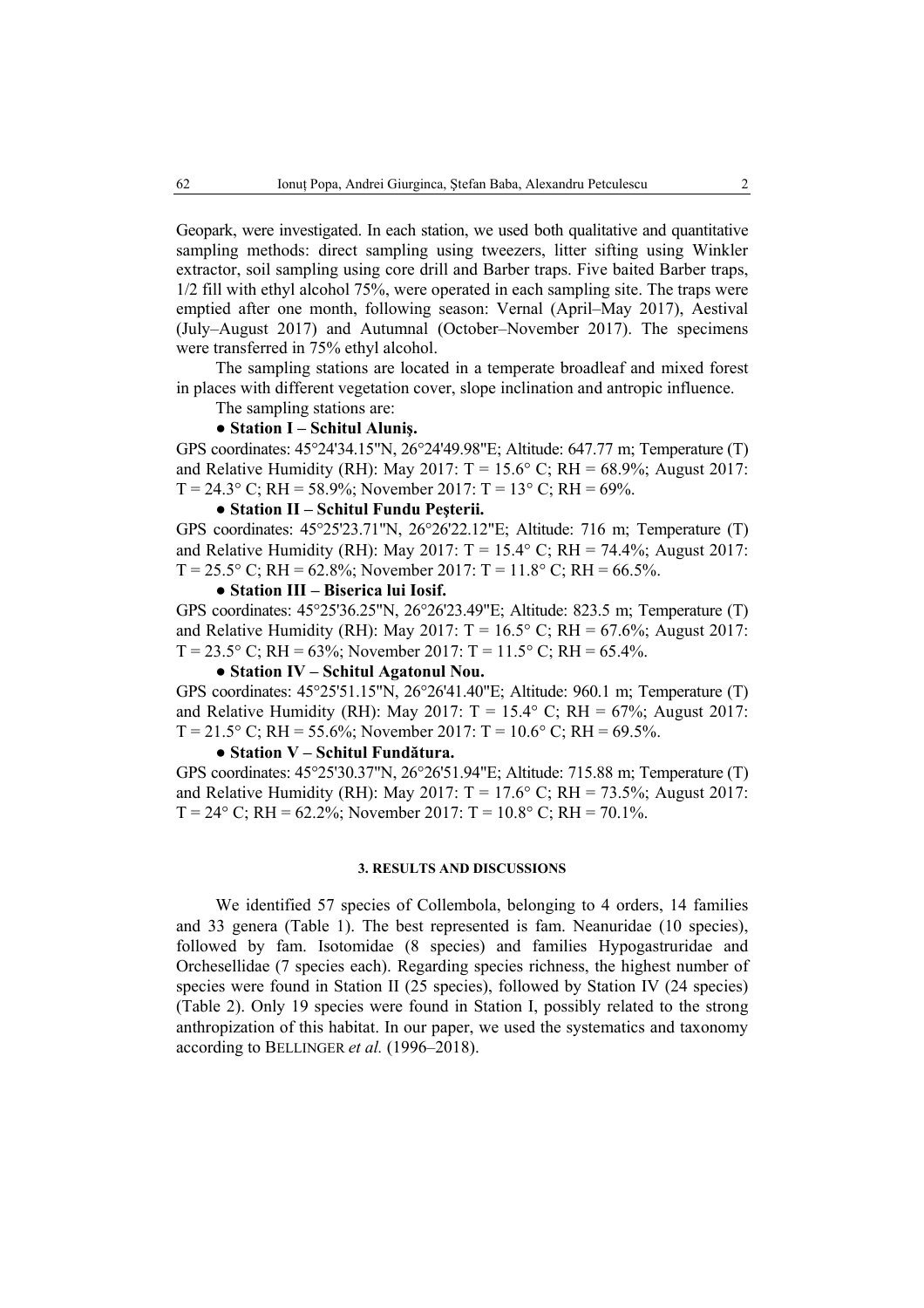| <b>Species</b>             | I. Schitul<br><b>Alunis</b><br>V/Ae/A | II. Schitul<br><b>Fundu Pesterii</b><br>V/Ae/A | <b>III.</b> Biserica<br>lui Iosif<br>V/Ae/A | <b>IV.</b> Schitul<br><b>Agatonul Nou</b><br>V/Ae/A | V. Schitul<br>Fundătura<br>V/Ae/A |
|----------------------------|---------------------------------------|------------------------------------------------|---------------------------------------------|-----------------------------------------------------|-----------------------------------|
| Ord. Poduromorpha          |                                       |                                                |                                             |                                                     |                                   |
| Fam. Neanuridae            |                                       |                                                |                                             |                                                     |                                   |
| Deutonura phlegraea        |                                       |                                                | 0/X/0                                       |                                                     |                                   |
| (Caroli, 1910)             |                                       |                                                |                                             |                                                     |                                   |
| Deutonura plena            |                                       |                                                |                                             |                                                     |                                   |
| (Stach, 1951)              |                                       | X/X/0                                          |                                             |                                                     |                                   |
| Friesea afurcata           |                                       |                                                |                                             |                                                     |                                   |
| (Denis, 1926)              | 0/X/0                                 |                                                |                                             |                                                     |                                   |
| Friesea mirabilis          |                                       |                                                |                                             |                                                     |                                   |
| (Tullberg, 1871)           |                                       | 0/X/0                                          |                                             |                                                     |                                   |
| Morulina verrucosa         |                                       |                                                |                                             |                                                     |                                   |
| (Borner, 1903)             |                                       | X/0/0                                          |                                             | X/X/0                                               | 0/X/0                             |
| Neanura parva              |                                       |                                                |                                             |                                                     |                                   |
| (Stach, 1951)              | 0/X/0                                 | X/0/0                                          |                                             |                                                     |                                   |
| Pseudachorutes dubius      |                                       |                                                |                                             |                                                     |                                   |
| Krausbauer, 1898           |                                       | X/X/0                                          | X/X/0                                       | X/0/0                                               | X/X/0                             |
| Pseudachorutes palmiensis  |                                       |                                                |                                             |                                                     |                                   |
| Borner, 1903               |                                       | X/0/0                                          | X/X/0                                       |                                                     |                                   |
| Pseudachorutes subcrassus  |                                       |                                                |                                             |                                                     |                                   |
| Tullberg, 1871             |                                       |                                                | X/0/0                                       |                                                     |                                   |
| Thaumanura carolii         |                                       |                                                |                                             |                                                     |                                   |
| (Stach, 1920)              | 0/X/0                                 | X/0/0                                          | 0/0/X                                       | 0/X/0                                               | X/X/0                             |
| <b>Fam. Odontellidae</b>   |                                       |                                                |                                             |                                                     |                                   |
| Superodontella empodialis  |                                       | X/0/0                                          |                                             | 0/0/X                                               |                                   |
| (Stach, 1934)              |                                       |                                                |                                             |                                                     |                                   |
| Superodontella lamellifera |                                       |                                                |                                             |                                                     |                                   |
| (Axelson, 1903)            |                                       | 0/X/0                                          |                                             |                                                     |                                   |
| Fam. Hypogastruridae       |                                       |                                                |                                             |                                                     |                                   |
| Ceratophysella annae       |                                       |                                                |                                             |                                                     |                                   |
| (Babenko, Chernova,        |                                       |                                                | X/0/X                                       |                                                     |                                   |
| Potapov & Stebaeva, 1994)  |                                       |                                                |                                             |                                                     |                                   |
| Ceratophysella armata      |                                       |                                                |                                             |                                                     |                                   |
| (Nicolet, 1842)            | 0/0/X                                 |                                                | 0/0/X                                       |                                                     |                                   |
| Ceratophysella granulata   |                                       |                                                |                                             |                                                     |                                   |
| Stach, 1949                |                                       |                                                | 0/0/X                                       |                                                     |                                   |
| Ceratophysella silvatica   |                                       |                                                |                                             |                                                     |                                   |
| Rusek, 1964                |                                       |                                                | X/0/X                                       | X/X/0                                               | X/X/0                             |
| Hypogastrura socialis      |                                       |                                                |                                             |                                                     |                                   |
| (Uzel, 1891)               |                                       |                                                | 0/X/0                                       |                                                     |                                   |
| Hypogastrura tullbergi     |                                       |                                                |                                             |                                                     |                                   |
| (Schaffer, 1900)           | X/0/0                                 |                                                |                                             | X/X/0                                               |                                   |
| Xenylla welchi             |                                       |                                                |                                             |                                                     |                                   |
| Folsom, 1916               |                                       |                                                | 0/X/0                                       |                                                     |                                   |
| Fam. Onychiuridae          |                                       |                                                |                                             |                                                     |                                   |
| Kalaphorura tuberculata    |                                       |                                                |                                             |                                                     | 0/0/X                             |
| (Moniez, 1890)             |                                       |                                                |                                             |                                                     |                                   |
| Protaphorura armata        |                                       |                                                |                                             |                                                     |                                   |
| (Tullberg, 1869)           |                                       | 0/0/X                                          |                                             |                                                     | X/0/0                             |

*Table 1*  Seasonal distribution of Collembolan species from the Buzău Land Geopark  $(V/Me/A = Vernal/Aestival/Autumnal; X = Present; 0 = Absent)$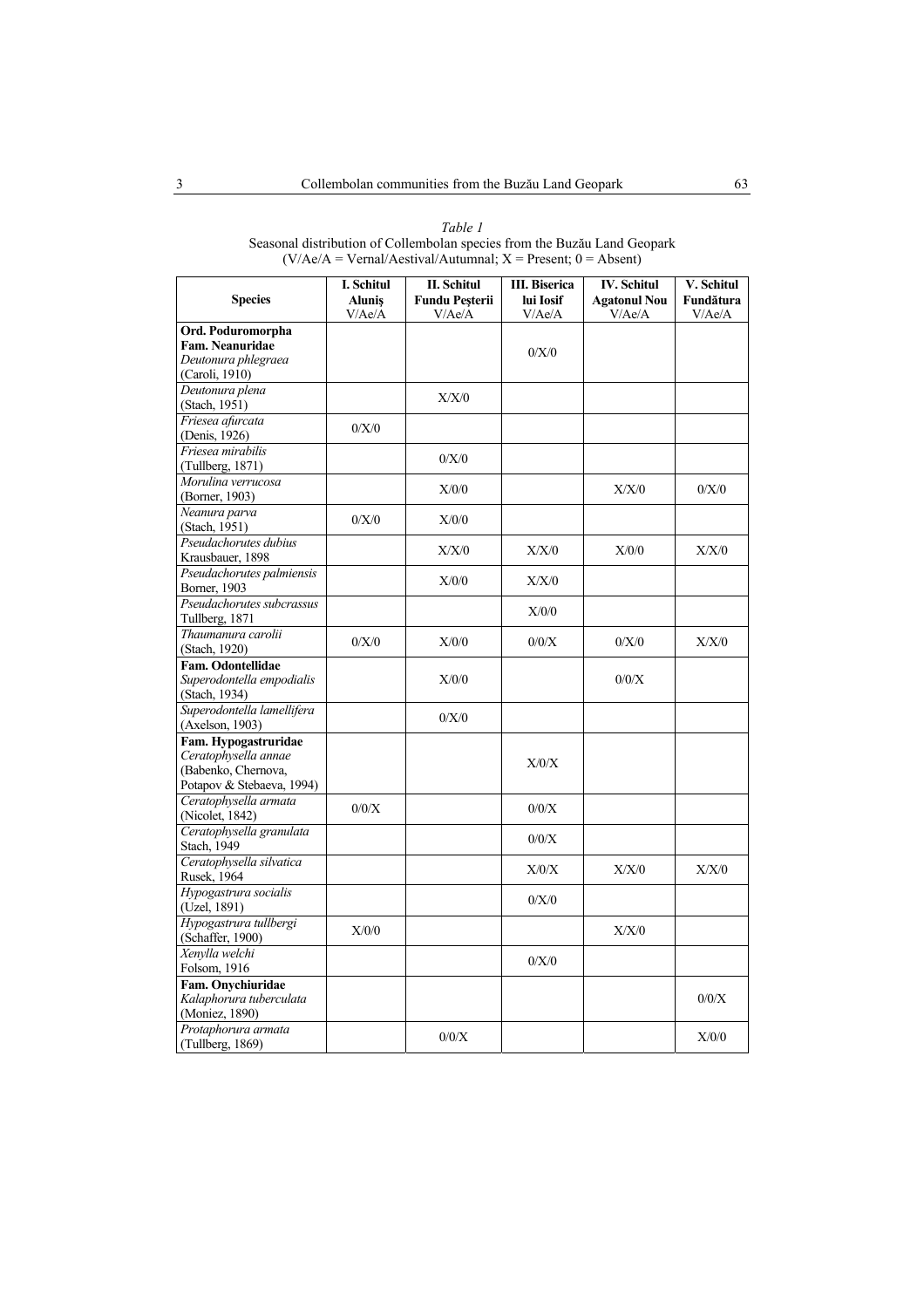| Protaphorura                |         |               |       |         |               |
|-----------------------------|---------|---------------|-------|---------|---------------|
| quadriocellata Gisin, 1947  |         |               |       | 0/X/0   |               |
| Tetrodontophora             |         | ${\rm X/X/X}$ |       |         |               |
| bielanensis (Waga, 1842)    |         |               |       |         |               |
| Fam. Tullbergiidae          |         |               |       |         |               |
| Mesaphorura cf. sylvatica   | 0/X/0   |               |       |         |               |
| Rusek, 1971                 |         |               |       |         |               |
| Ord. Entomobryomorpha       |         |               |       |         |               |
| Fam. Tomoceridae            | 0/X/0   |               |       |         |               |
| Plutomurus carpaticus       |         |               |       |         |               |
| Rusek & Weiner, 1978        |         |               |       |         |               |
| Pogonognathellus            | X/X/X   | X/X/X         | X/X/X | X/X/X   | X/X/X         |
| flavescens (Tullberg, 1871) |         |               |       |         |               |
| Tomocerus minor             | X/X/0   |               |       |         | X/X/X         |
| (Lubbock, 1862)             |         | X/X/0         |       | X/X/X   |               |
| Tomocerus vulgaris          |         |               |       |         |               |
| (Tullberg, 1871)            | X/0/0   | X/X/X         | X/X/0 |         | X/X/X         |
| Fam. Isotomidae             |         |               |       |         |               |
| Desoria hiemalis            |         |               |       | 0/X/0   |               |
| (Schöt, 1893)               |         |               |       |         |               |
| Desoria olivacea            |         |               |       |         |               |
| (Tullberg, 1871)            |         | X/0/0         |       |         | 0/X/0         |
| Desoria tigrina             |         |               |       |         |               |
| Nicolet, 1842               | 0/0/X   |               |       |         |               |
| Desoria violacea            |         |               |       |         |               |
|                             |         | X/0/0         |       | 0/0/X   | X/X/0         |
| (Tullberg, 1876)            |         |               |       |         |               |
| Folsomia alpina             |         |               | X/0/X | X/0/0   |               |
| Kseneman, 1936              |         |               |       |         |               |
| Isotoma viridis             | X/0/0   |               | 0/0/X | X/X/0   |               |
| (Bourlet, 1839)             |         |               |       |         |               |
| Tetracanthella              |         |               |       |         |               |
| transylvanica               | 0/0/X   |               |       |         |               |
| Cassagnau, 1959             |         |               |       |         |               |
| Vertagopus cinereus         |         |               |       |         | X/X/0         |
| (Nicolet, 1842)             |         |               |       |         |               |
| Fam. Orchesellidae          |         |               |       |         |               |
| Orchesella albofasciata     | 0/0/X   |               |       |         |               |
| Stach, 1960                 |         |               |       |         |               |
| Orchesella bifasciata       |         |               |       |         |               |
| Nicolet, 1842               |         |               |       | 0/0/X   |               |
| Orchesella maculosa         |         |               |       |         |               |
| Ionescu, 1915               |         |               |       | 0/X/0   |               |
| Orchesella multifasciata    |         |               |       |         |               |
| (Scherbakov, 1898)          |         | X/0/0         |       | X/X/0   |               |
| Orchesella pontica          |         |               |       |         |               |
| Ionescu, 1915               | $0/X/X$ | ${\rm X/X/0}$ | X/X/X | $0/X/X$ | ${\rm X/X/X}$ |
| Orchesella                  |         |               |       |         |               |
| pseudobifasciata            |         |               |       |         | $0/0/X$       |
| Stach, 1960                 |         |               |       |         |               |
| Orchesella xerothermica     |         |               |       |         |               |
| Stach, 1960                 |         |               |       | 0/X/0   |               |
| Fam. Lepidocyrtidae         |         |               |       |         |               |
| Lepidocyrtus curvicollis    | X/0/0   |               |       | $0/0/X$ |               |
| (Bourlet, 1839)             |         |               |       |         |               |
|                             |         |               |       |         |               |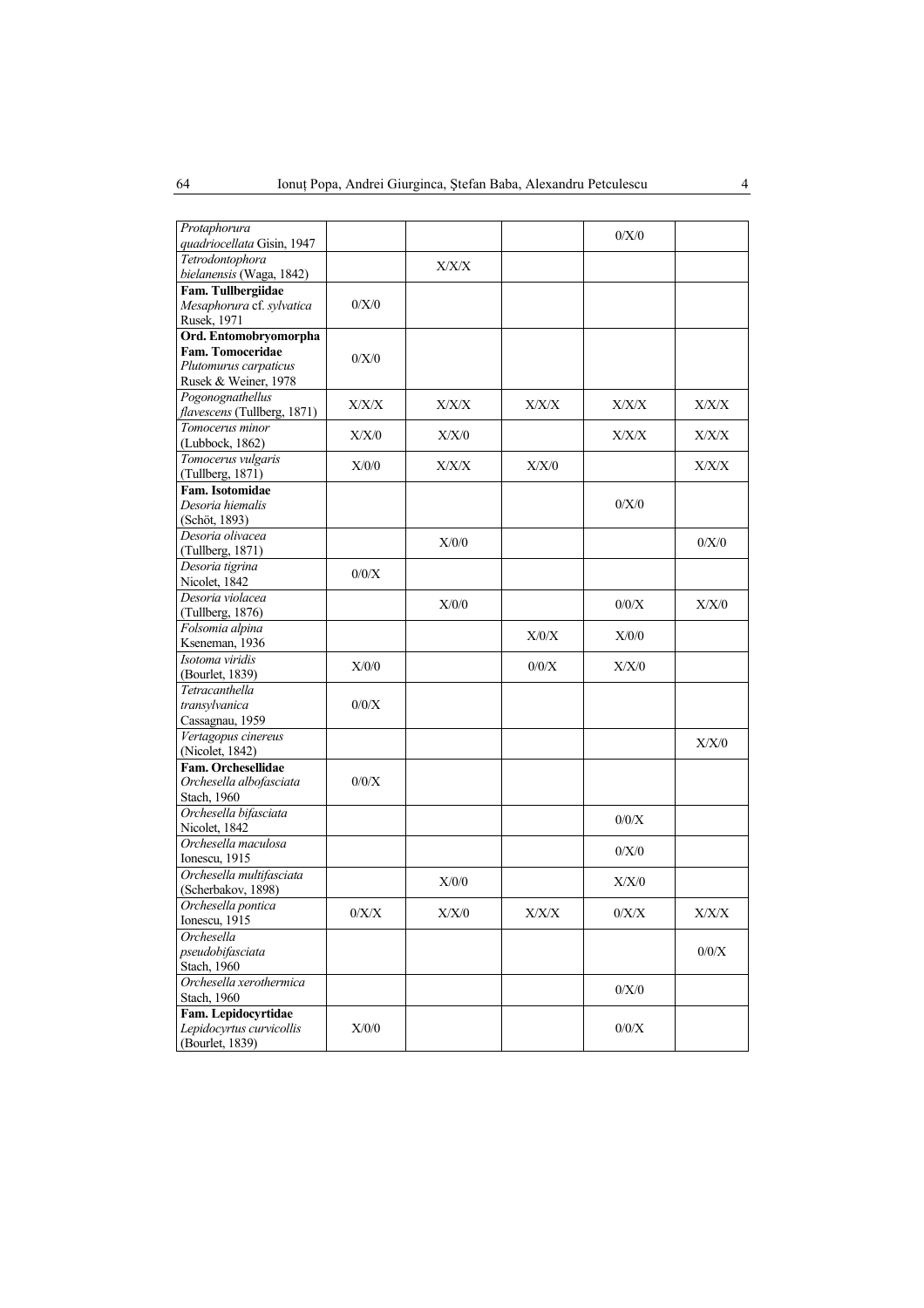| Lepidocyrtus cyaneus<br>Tullberg, 1871                             |       | 0/X/0 | 0/X/X |       | 0/0/X |
|--------------------------------------------------------------------|-------|-------|-------|-------|-------|
| Lepidocyrtus lignorum<br>(Fabricius, 1775)                         | X/0/X | X/X/X | X/X/X | X/X/X | X/X/0 |
| Pseudosinella alba<br>(Packard, 1873)                              |       | 0/0/X |       |       |       |
| Fam. Entomobryidae<br>Entomobrya multifasciata<br>(Tullberg, 1871) |       | X/X/0 |       |       |       |
| Entomobrya muscorum<br>(Nicolet, 1842)                             | 0/X/0 |       |       | 0/0/X | 0/0/X |
| Entomobrya nivalis<br>(Linnaeus, 1756)                             |       |       | 0/0/X | X/X/X | X/X/0 |
| Ord. Neelipleona                                                   |       |       |       |       |       |
| Fam. Neelidae                                                      |       |       |       |       |       |
| Neelides minutus                                                   |       |       |       |       | X/X/0 |
| (Folsom, 1901)                                                     |       |       |       |       |       |
| Ord. Symphypleona                                                  |       |       |       |       |       |
| Fam. Katiannidae                                                   |       |       |       |       |       |
|                                                                    |       |       | X/0/0 |       |       |
| Sminthurinus niger                                                 |       |       |       |       |       |
| (Lubbock, 1867)                                                    |       |       |       |       |       |
| Fam. Sminthuridae                                                  |       |       |       |       |       |
| Allacma fusca                                                      |       | 0/X/X |       |       | 0/X/0 |
| (Linnaeus, 1758)                                                   |       |       |       |       |       |
| Caprainea marginata                                                | X/0/0 | X/X/0 |       | X/X/0 | 0/X/0 |
| (Schott, 1893)                                                     |       |       |       |       |       |
| Lipothrix lubbocki                                                 |       |       |       |       |       |
| (Tullberg, 1872)                                                   |       |       | 0/0/X | 0/0/X | X/X/0 |
| Sminthurus viridis                                                 |       |       |       |       |       |
| (Linnaeus, 1758)                                                   |       |       | 0/X/0 |       |       |
| Fam. Dicyrtomidae                                                  |       |       |       |       |       |
| Dicyrtomina minuta                                                 |       | 0/X/0 |       |       |       |
| (Fabricius, 1783)                                                  |       |       |       |       |       |

*Table 2*  Families and number of species per sampling stations

| <b>Families</b>          | <b>I. Schitul</b><br><b>Alunis</b> | II. Schitul<br><b>Fundu Pesterii</b> | III. Biserica lui<br><b>Iosif</b> | <b>IV.</b> Schitul<br><b>Agatonul Nou</b> | V. Schitul<br>Fundătura |
|--------------------------|------------------------------------|--------------------------------------|-----------------------------------|-------------------------------------------|-------------------------|
| Neanuridae               | 3                                  |                                      | 5                                 |                                           | 3                       |
| Odontellidae             |                                    | 2                                    |                                   |                                           |                         |
| Hypogastruridae          | $\overline{c}$                     |                                      | 6                                 | $\mathfrak{D}$                            |                         |
| Onychiuridae             |                                    | $\overline{c}$                       |                                   |                                           | $\mathfrak{D}$          |
| Tullbergiidae            |                                    |                                      |                                   |                                           |                         |
| Tomoceridae              |                                    | $\mathcal{E}$                        | $\overline{c}$                    | $\overline{2}$                            | $\mathbf{3}$            |
| Isotomidae               |                                    | $\overline{2}$                       | $\mathfrak{D}$                    | 4                                         | 3                       |
| Orchesellidae            | 2                                  | 2                                    |                                   | 5                                         | $\overline{c}$          |
| Lepidocyrtidae           | $\mathfrak{D}$                     | 3                                    | $\mathfrak{D}$                    | $\overline{c}$                            | $\overline{2}$          |
| Entomobryidae            |                                    |                                      |                                   | 2                                         | っ                       |
| Neelidae                 |                                    |                                      |                                   |                                           |                         |
| Katiannidae              |                                    |                                      |                                   |                                           |                         |
| Sminthuridae             |                                    | າ                                    | っ                                 | $\mathfrak{D}$                            | 3                       |
| Dicyrtomidae             |                                    |                                      |                                   |                                           |                         |
| <b>Total No. species</b> | 19                                 | 25                                   | 22                                | 24                                        | 22                      |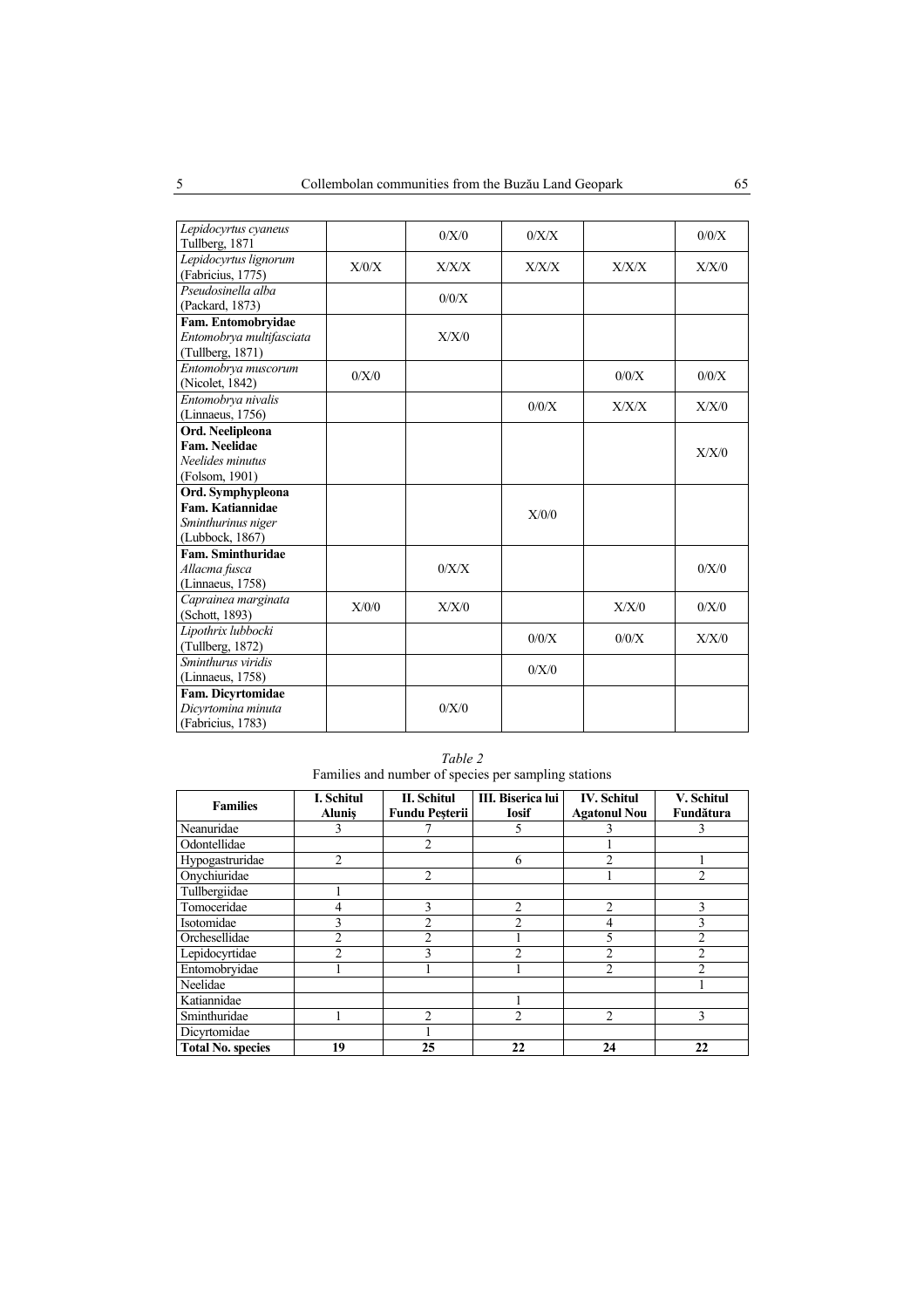*Friesea afurcata* (Denis, 1926) (Fig. 1) was mentioned in Romania by GRUIA, 2000, without locality or collection data. We confirm the presence of this species in the Romanian fauna. Material collected: 2 specimens, body length 1.24– 1.36 mm, St. I (Schitul Alunis), Barber trap, 19.08.2017.

*Xenylla welchi* Folsom, 1916 (Fig. 2) is reported for the second time in Romania. Up till now, the only record of this species was by GRUIA, 1998b, in Mangalia, Southern Dobrogea. Material collected: 13 specimens, body length 0.8– 0.9 mm, St. III (Biserica lui Iosif), Barber traps, 20.08.2017.

*Desoria tigrina* Nicolet, 1842 (Fig. 3) was reported for the first time in the Romanian fauna from the natural reserve Codrul Secular Giumalău – Eastern Carpathians (BUŞMACHIU, POPA & WEINER, 2014). Also reported from the Leaota Massif – Southern Carpathians (POPA & DOROBAT, 2015). Material collected: 8 specimens, body length 1.6–1.8 mm, St. I (Schitul Aluniş), Barber traps, 12.11.2017.

*Deutonura phlegraea* (Caroli, 1910) (Fig. 4) is known from Călimani Mountains (BULIMAR, 1987) and the Danube Delta (HARŞIA, 1997). Material collected: 9 specimens, body length 2.3–2.4 mm, St. III (Biserica lui Iosif), Barber traps, 20.08.2017.

*Neanura parva* (Stach, 1951) (Fig. 5) is known from Retezat Mountains – Southern Carpathians (FALCĂ, 1984) and the natural reserve Codrul Secular Giumalău – Eastern Carpathians (NITZU *et al*., 2009). Material collected: 2 specimens, body length 1.2 mm, St. II (Schitul Fundu Peşterii), Barber trap, 12.05.2017; 2 specimens, body length 1.1–1.2 mm, St. I (Schitul Aluniş), Barber trap, 19.08.2017.

*Tetracanthella transylvanica* Cassagnau, 1959 is known from Retezat Mountains – Southern Carpathians (CASSAGNAU, 1959) and Motrului Valley (GRUIA, 1977). This is the third record for the Romanian fauna. Material collected: one specimen, body length 1.16 mm, St. I (Schitul Aluniş), Barber trap, 12.11.2017.

We also mention here *Orchesella maculosa* Ionescu, 1915, an endemic species for the Carpathian Mountains (Romania, Ukraine). Material collected: 4 specimens, body length 4.7–5 mm, Winkler, St. IV (Schitul Agatonul Nou), 11.07.2017.



Fig. 1. *Friesea afurcata* (Denis, 1926). Photo by E. Nitzu.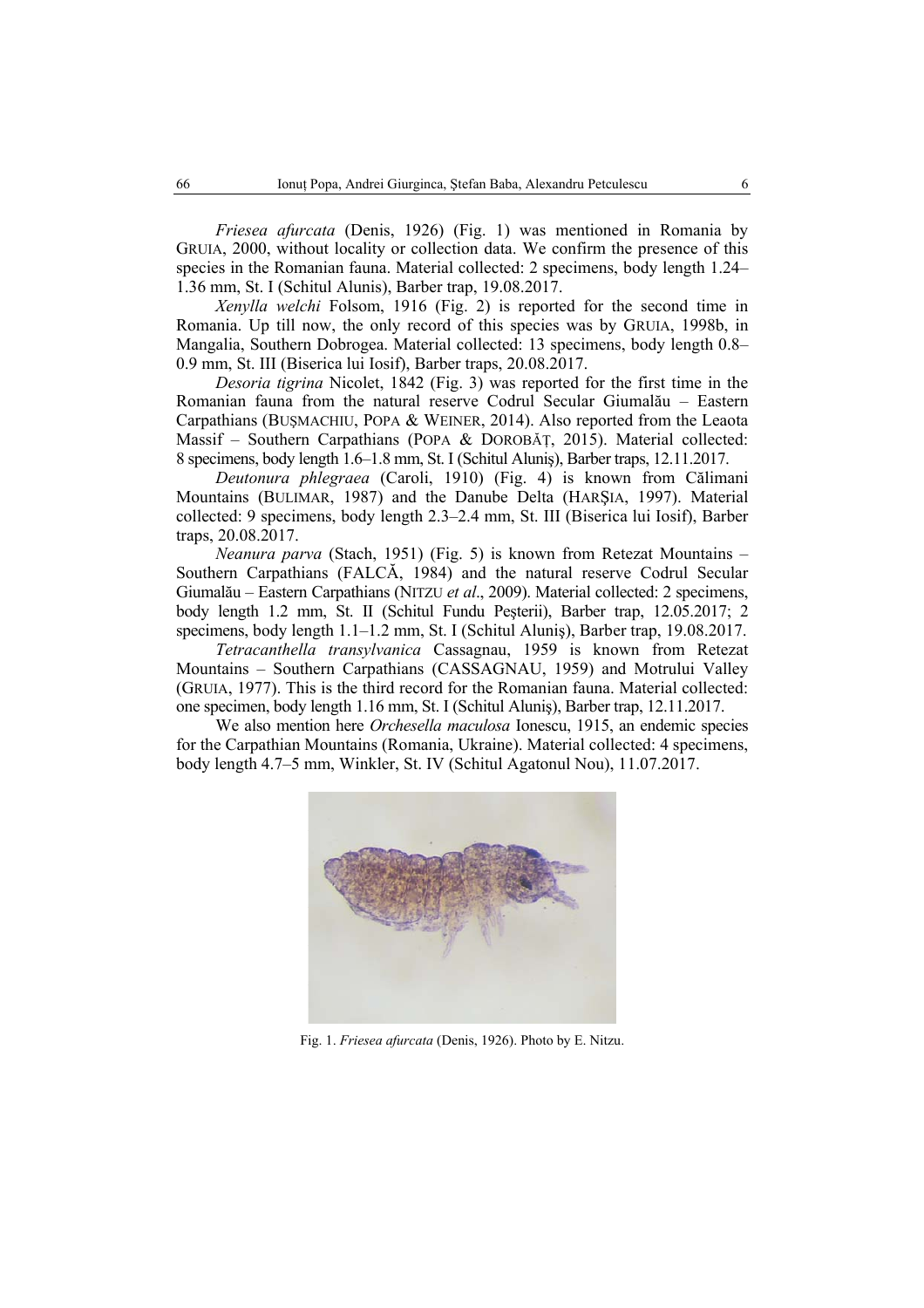

Fig. 2. *Xenylla welchi* Folsom, 1916. Photo by E. Nitzu.



Fig. 3. – *Desoria tigrina* Nicolet, 1842. Photo by E. Nitzu



Fig. 4. *Deutonura phlegraea* (Caroli, 1910). Photo by E. Nitzu.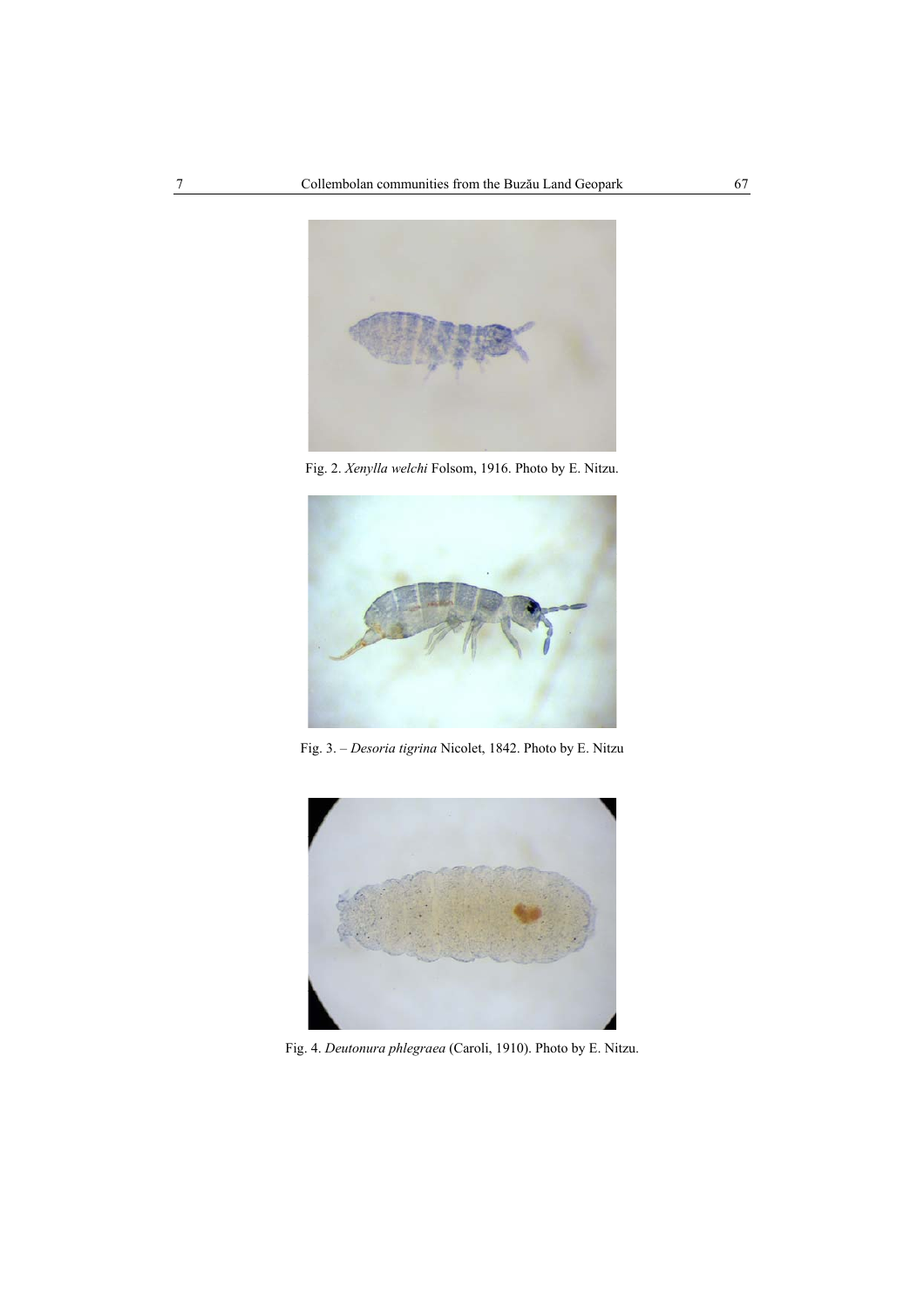

Fig. 5. *Neanura parva* (Stach, 1951). Photo by E. Nitzu.

#### **4. CONCLUSIONS**

As a result of the studies in the Buzău Land Geopark, we identified 57 species of Collembola, belonging to 4 orders, 14 families and 33 genera. The uniqueness of the Buzău Land Geopark is illustrated by the presence of very rare collembolan species such as *Friesea afurcata* (Denis, 1926), *Deutonura phlegraea*  (Caroli, 1910), *Xenylla welchi* Folsom, 1916, *Desoria tigrina* Nicolet, 1842, *Tetracanthella transylvanica* Cassagnau, 1959, *Neanura parva* (Stach, 1951) and *Orchesella maculosa* Ionescu, 1915.

This is the first attempt to investigate the collembolan fauna from the Buzău Mountains. Taking into consideration that many areas of the Buzău Mountains are still unexplored, further interesting results might be also expected.

*Acknowledgements.* The study was supported from the Program Partnerships in Priority domains PN-III-P2-2.1-PED-2016-1407, ARTEMIS Project 167/2017 and is included within the framework of Program I, Project 1 of the "Emil Racoviţă" Institute of Speleology of the Romanian Academy. The authors warmly thank to Dr. Eugen Nitzu for the photos taken on the specimens.

#### REFERENCES

- BELLINGER, P. F., CHRISTIANSEN, K. A. & JANSSENS, F., *Checklist of the Collembola of the world.* http://www.collembola.org/taxa/collembo.htm [Updated: 2018.10.31], 1996–2018.
- BULIMAR, F., *Research about Collembola communities from upper limit of forest from Calimani Mountains.* Anuarul Muzeului Judetean, Fascicola Stiintele Naturii, t. 9: 115–128, 1987.
- BUŞMACHIU, G., POPA, I., WEINER, W. M., *Collembola (Hexapoda) from Eastern Carpathians, Romania, with description of Hymenaphorura ioni sp. nov.,* Annales Zoologici (Warszawa), 64(4): 549–556, 2014.

CASSAGNAU, P., *Contribution à la connaissance du genre Tetracanthella Schött, 1891 (Collembola Isotomidae)*. Memoires du Museum National d'Histoire Naturelle. 16:199–258, 1959.